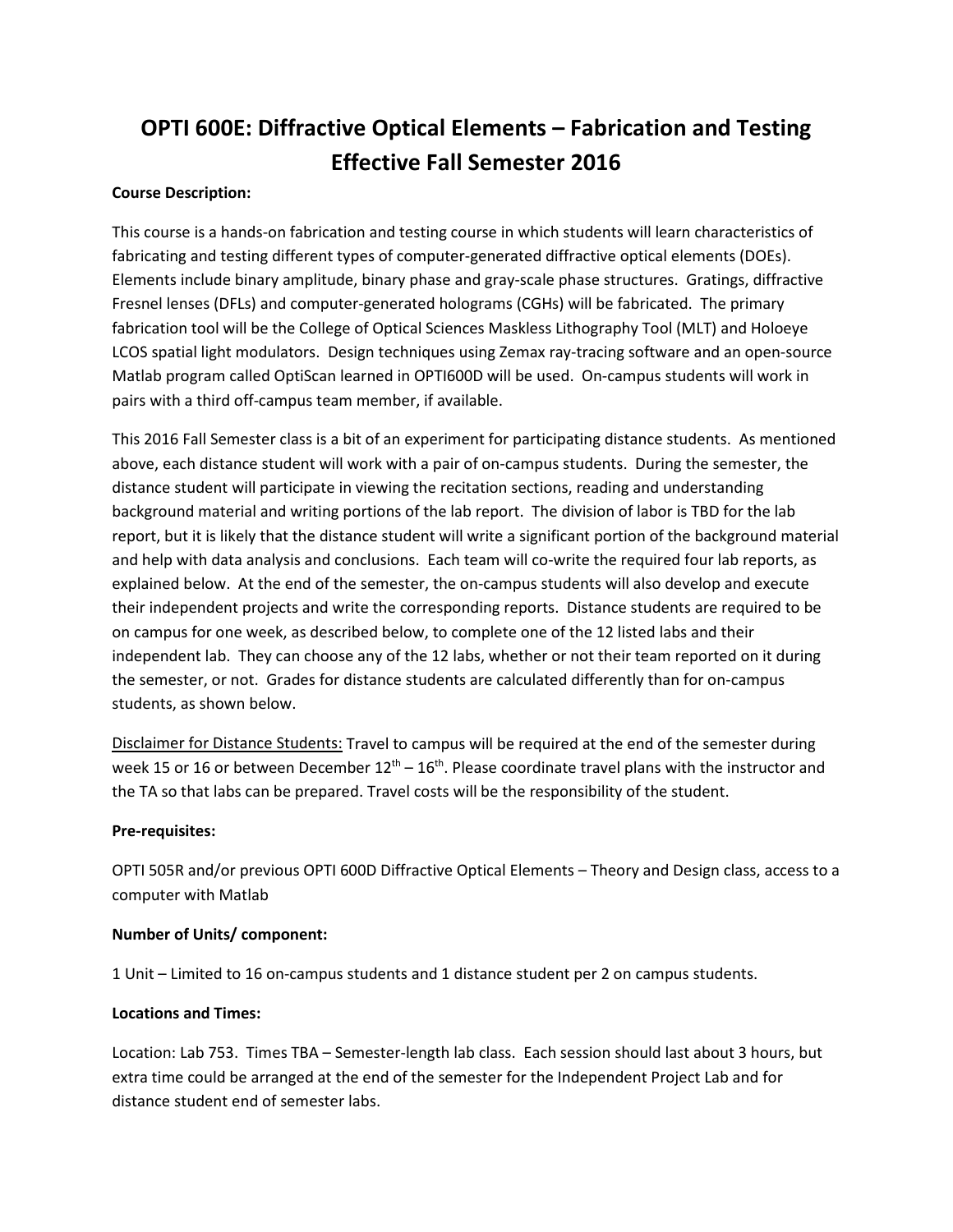#### **Instructor Information:**

Prof. Tom D. Milster Office 729, Optical Sciences 520-621-8280 milster@optics.arizona.edu Office hours: MWF 1-2pm.

#### **Expected Learning Outcomes:**

- Practical understanding of technology used to fabricate DOEs.
- Practical understanding of technology used to test DOEs.
- Experience fabricating and testing various types of DOEs.
- Experience designing and implementing diffractive structures on an LCOS spatial light modulator.

#### **Required Texts:**

Course notes will be available on D2L and the MLT website. Please download the lab handout from D2L several days before your lab session, study the background material, and preform any preliminary calculations. The instructor will answer questions during office hours and at other times by appointment. There will be a lab recitation on Friday at 10 AM in room 305 each week to discuss the upcoming lab. This recitation will be videotaped for distance students.

#### **Number of Exams and Papers:**

For on-campus students, course grade is determined from 4 Short Lab Team Reports and one Independent Project Lab Report. For the first 4 team reports, students will choose 4 out of 12 lab topics examined during the regular lab sessions 1-12. The final two weeks of the semester will be used for the Independent Project Lab, where students will work on a project of their choice from the topics presented in the course.

For distance students, course grade is determined from 4 Short Lab Team Reports, one additional lab report, and one Independent Project Lab Report. For the first 4 team reports, students will choose 4 out of 12 lab topics examined during the regular lab sessions 1-12. During the on-campus week, the distance student will complete one of the 12 listed labs and one Independent Project Lab.

#### **Course Policies:**

#### Grading Policy (on-campus)

| Short Lab Team Reports         | 80% (20% Each) |
|--------------------------------|----------------|
| Independent Project Lab Report | 20%            |
| Total                          | 100%           |

Grading Policy (distance)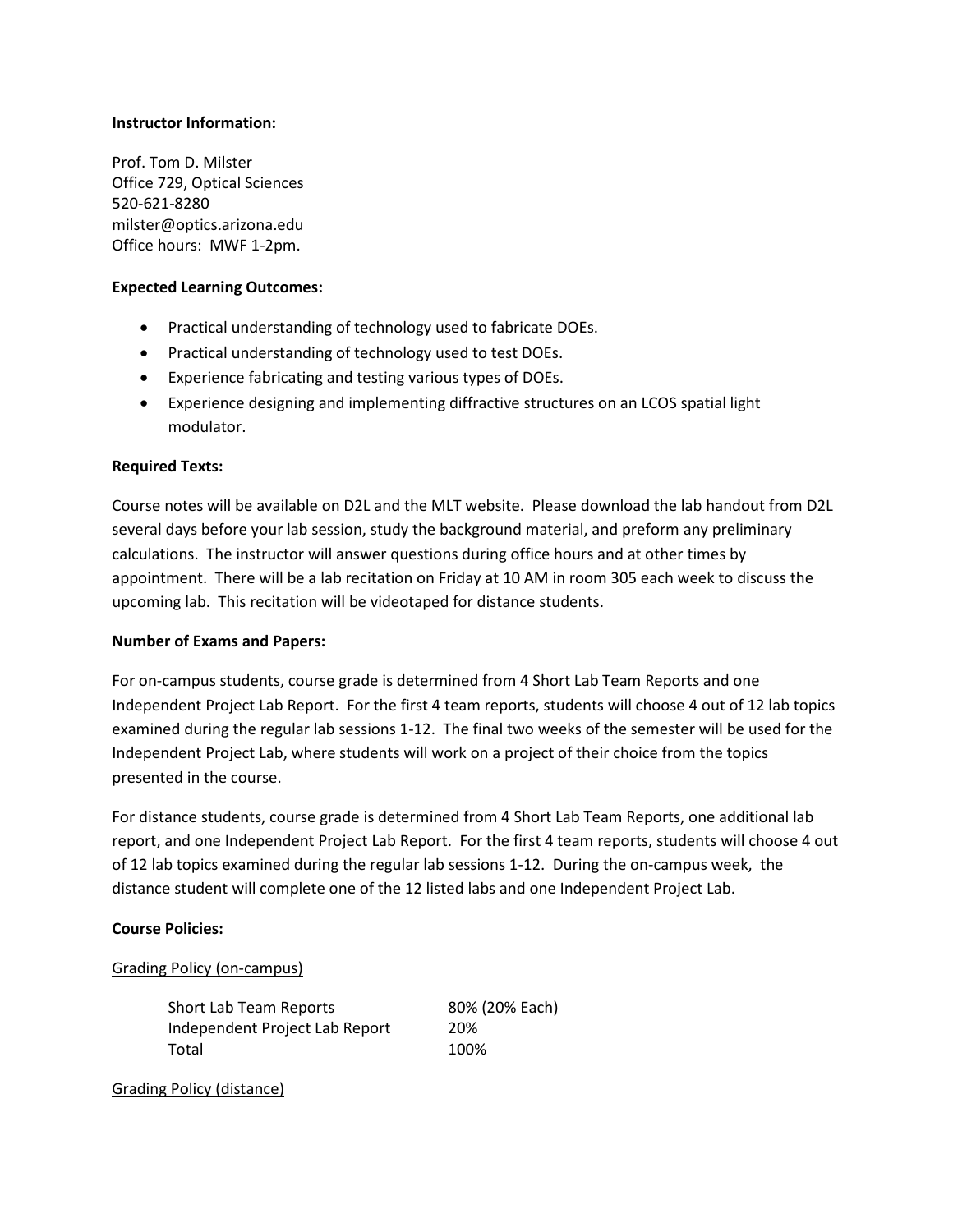| Short Lab Team Reports         | 60% (15% Each) |
|--------------------------------|----------------|
| Addition lab report (1 of 12)  | 20%            |
| Independent Project Lab Report | 20%            |
| Total                          | 100%           |

The grade will be determined according to the cumulative percentage earned such that 85-100% = A, 70-  $84\% = B$ , 60-69% = C, 50-59% = D, below 50% = E.

Rubric for grading short lab reports: (on-campus/distance)

(4/4)pts – Detailed design description

(4/3)pts – Description of fabrication process (Note, if fabrication processes are similar to previously submitted reports, you can reference those reports to save space.)

(4/2)pts – Explanation of testing procedures (Note, if testing procedures are similar to previously submitted reports, you can reference those reports to save space.)

(4/2)pts – Presentation of testing data

(4/4)pts – Comparisons of test results to theoretical predications and explanations of discrepancies.

NOTE: Labs are done in lab groups of 2-3 students, preferably with 2 on campus students and 1 distance student. Distance students will be expected to assist their group with design, data analysis and report writing. Distance students will complete 1 lab and work on their final project during their designated visiting time. Reports are submitted on D2L. Length is 5 pages maximum. Follow the format of a journal manuscript with single-spaced lines and a single column. Be sure to put the lab number and group member names in the file name. Only one copy of the report needs to be submitted. Choose one member of your group to submit the reports. The Independent Project Lab Report follows the same format as the Short Lab Reports.

- The first two Short Lab Reports are due by 5pm on **October 17**.
- The second two Short Lab Reports are due by 5pm on **November 24**.
- The Independent Project Lab Report is due by 5pm on **December 7**.

#### **PRELIMINARY SCHEDULE**

| Week 1:  | 22 August |
|----------|-----------|
| No Labs. |           |

| Week 2:  | 29 August                                            |
|----------|------------------------------------------------------|
| Lab $1:$ | Grating Fabrication and Testing I - Binary amplitude |

#### **Week 3: 5 September**

Lab 2: Grating Fabrication and Testing II – Binary phase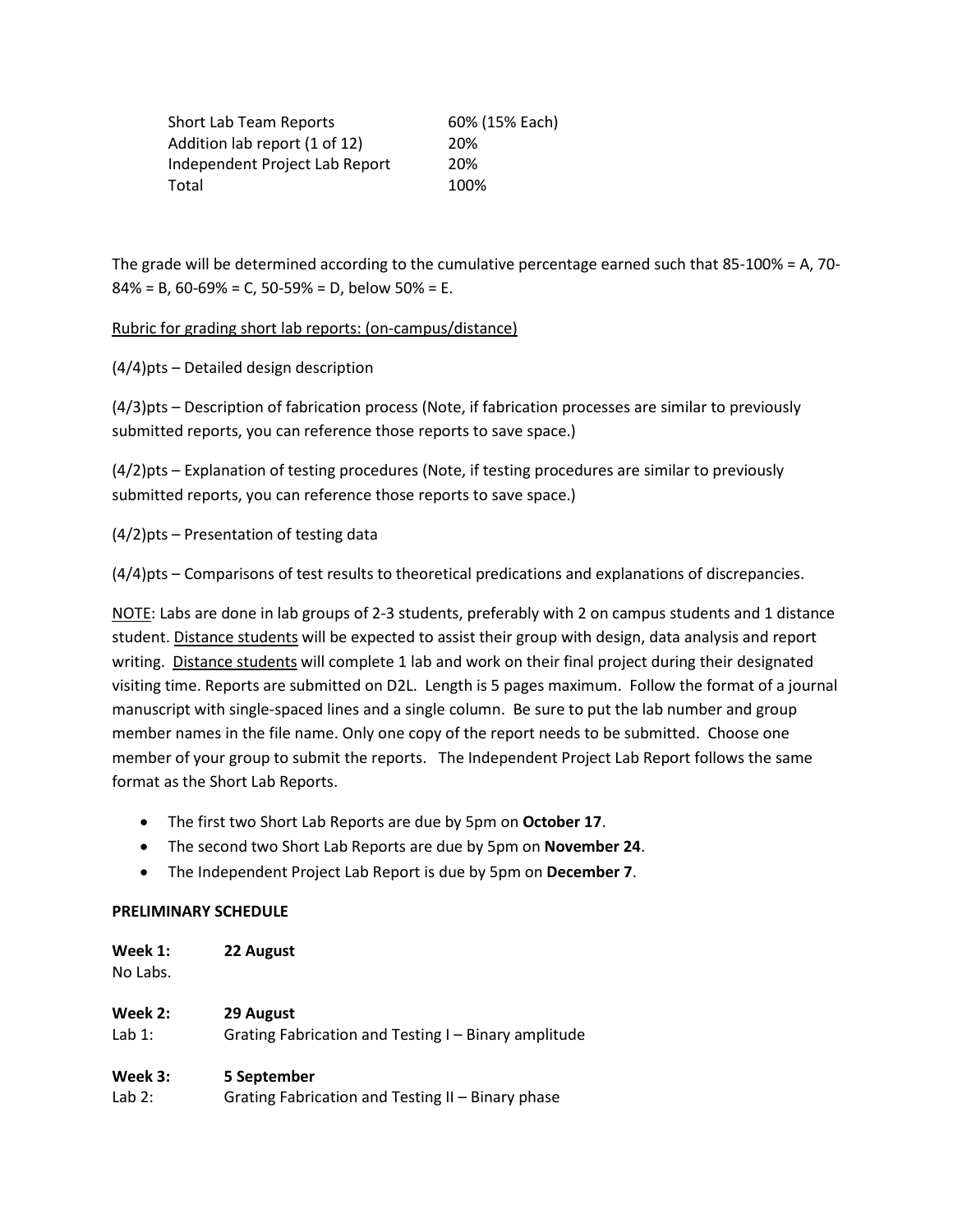# **Week 4: 12 September**  Lab 3: Grating Fabrication and Testing III - Gray-scale phase **Week 5: 19 September**  Lab 4: Grating Fabrication and Testing IV – LCOS SLM **Week 6: 26 September**  Lab 5: FZP Fabrication and Testing I – Binary amplitude **Week 7: 3 October**  Lab 6: FZP Fabrication and Testing II – Binary phase **Week 8: 10 October**  Lab 7: FZP Fabrication and Testing III - Gray-scale phase **Week 9: 17 October**  Lab 8: FZP Fabrication and Testing IV - LCOS SLM **Week 10: 24 October**

Lab 9: Other Diffractive Optical Elements

## **Week 11: 31 November**

Lab 10: CGH Fabrication and Testing I – Binary phase

#### **Week 12: 7 November**

Lab 11: CGH Fabrication and Testing II – Gray-scale phase

#### **Week 13: 14 November**

Lab 12: CGH Fabrication and Testing III – LCOS SLM

## **Week 14: 21 November**

Independent Project Lab

**Week 15: 28 November**

Independent Project Lab

**Week 16: 5 December** Independent Project Lab (through 12/9)

## **Academic Integrity** (http://web.arizona.edu/~studpubs/policies/cacaint.htm)

According to the Arizona Code of Academic Integrity, "Integrity is expected of every student in all academic work. The guiding principle of academic integrity is that a student's submitted work must be the student's own." Unless otherwise noted by the instructor, work for all assignments in this course must be conducted independently by each student. Co-authored work of any kind is unacceptable. Misappropriation of exams before or after they are given will be considered academics misconduct.